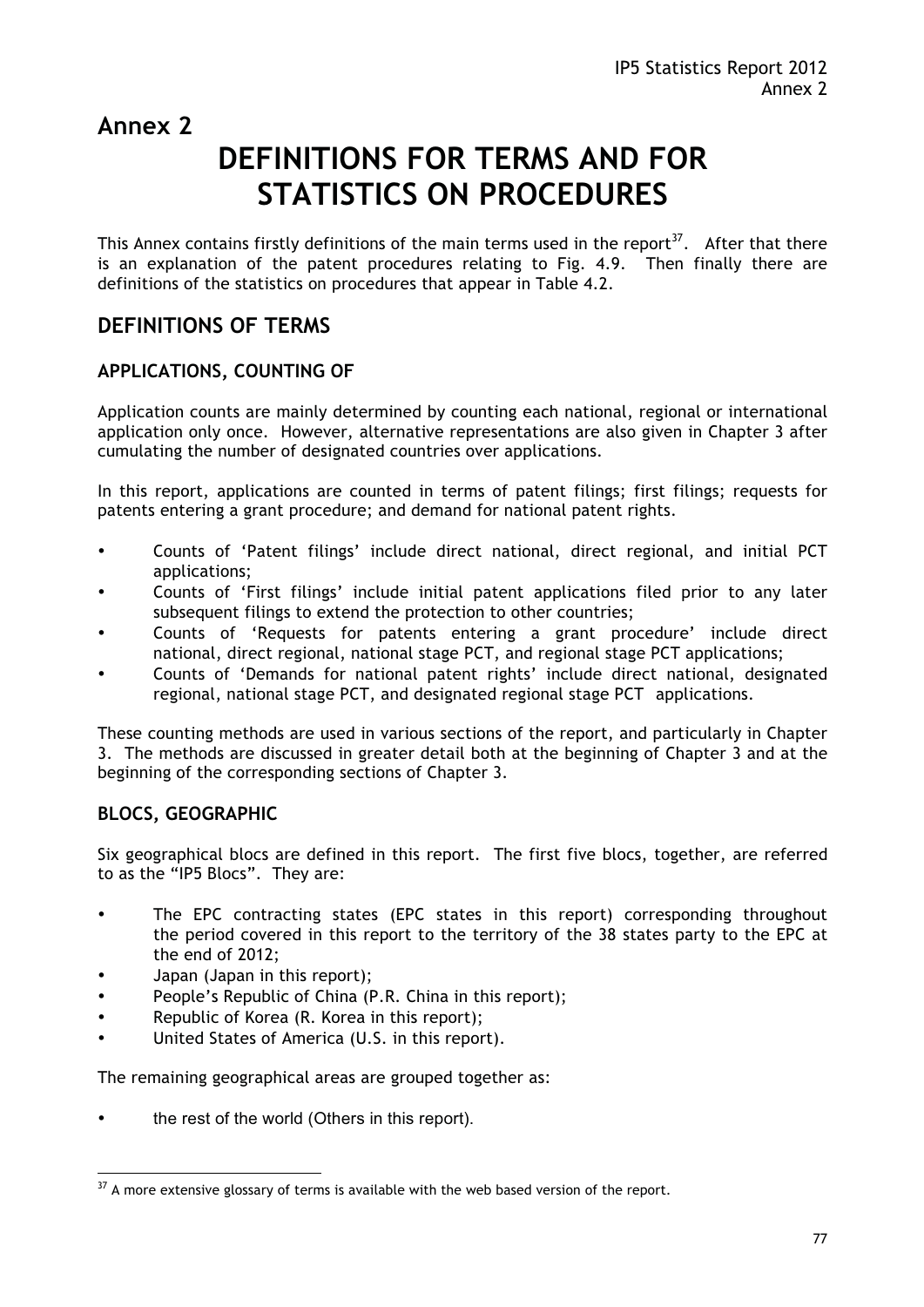These blocs are referred to as blocs of origin on the basis of the residence of the first named applicants or inventors (throughout the report) or as filing blocs on the basis of the place where the patents are sought (in Chapters 3 and 5).

#### **DEMANDS FOR PATENT RIGHTS**

Demands for patent rights refers to applications for patents for invention. Counts of patent applications (see above) are made principally by counting each national, regional or international application only once. However, alternative representations are also given in Chapter 3 in terms of the demands for national patent rights, after cumulating the number of designated countries over applications. This makes a difference only in regard to systems where multiple countries can be designated in an application (PCT and regional systems). Demands for 'national' patent rights effectively measures the number of national patent applications that would have been necessary to seek patent protection in the same number of countries if there were no international or regional systems. The counts include direct national filings, designations in regional systems, national stage PCT applications, and designations in regional stage PCT applications.

#### **DIRECT APPLICATIONS**

"Direct" applications are filed directly with the country or regional patent office where protection is sought and are counted in the year they are filed. They are distinguished from "PCT" applications in order to distinguish the two subsets of applications handled by patent offices.

#### **DOMESTIC APPLICATIONS**

These are defined as all demands for patents made by residents of the country where the application is filed<sup>38</sup>. For the purpose of reporting statistics for the EPC contracting states considered as a bloc, domestic applications are given with regard to the applications made by residents from anywhere inside the EPC bloc. For example, applications made by residents of France in one of the other EPC contracting states are counted as domestic demand in the EPC bloc.

#### **FIRST FILINGS**

 $\overline{a}$ 

These are applications filed without claiming the priority<sup>39</sup> of another previous filing and are counted in the year they are filed. They are usually made in the home country or region. All other applications are subsequent filings, usually made within one year of the first filings. In the absence of a complete set of available statistics on first filings, it is assumed in this report that domestic national filings are equivalent to first filings  $40$  and that PCT filings are subsequent filings. Currently, USPTO first filing data, unless otherwise noted, also include a substantial proportion of applications that are continuations of applications previously filed at the USPTO. See also *APPLICATIONS, COUNTING OF*.

 $38$  For the USPTO this is by the residence of the first named inventor; For the EPO, the JPO, the KIPO and the SIPO, this is by the residence of the first named applicant.

<sup>&</sup>lt;sup>39</sup> See the Article 4A to 4D of the Paris Convention at the WIPO web site;<br>http://www.wipo.int/export/sites/www/treaties/en/ip/paris/pdf/trtdocs\_wo020.pdf

and the procurres interations in participate in the summer of the sount of first filings. Except in the sections on patent 40 The data source used for patent families, an approximation of the number of first filings in the EPC Bloc is made by adding first filings at the EPO to aggregated domestic national applications in the EPC contracting states.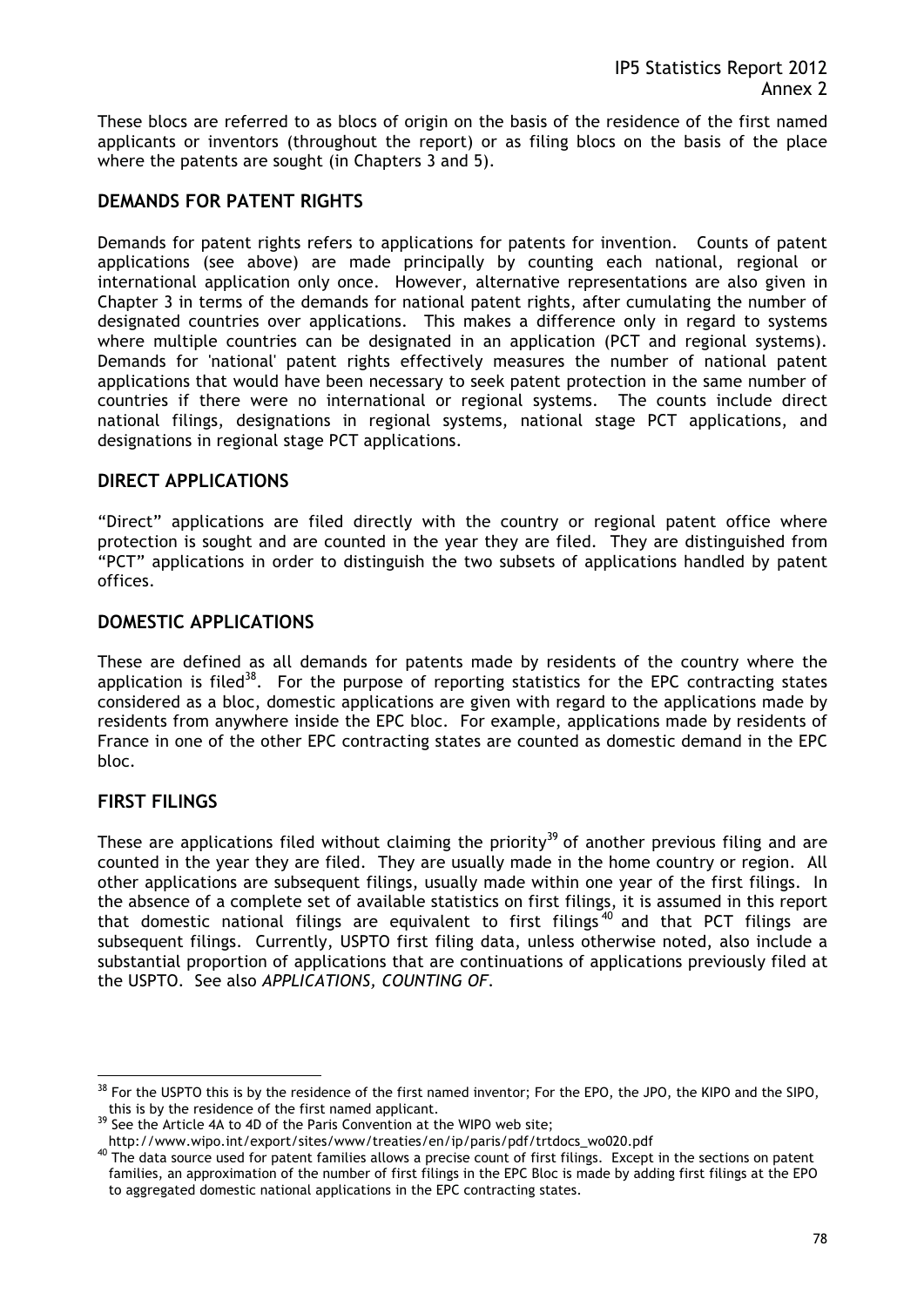# **FOREIGN APPLICATIONS**

These are defined as all demands for patents made by residents of a location outside of the country or region where the application is filed<sup>41</sup>. See the term definition for Domestic Applications for additional details.

### **GRANTS, COUNTING OF**

Grant counts in Chapter 3 are based on the WIPO Statistics Database<sup>42</sup>. They are counted in the year that the grants are issued or published. As with the demand for patent rights, the demand for rights granted in each bloc are considered after cumulating the number of designated countries for which national patent rights have been granted via regional procedures. Counts in Chapter 4 and proportions of PCT grants in Chapter 5 are based on IP5 Offices data.

#### **PATENT FAMILIES**

A patent family is a group of patent filings that claim the priority of a single filing, including the original priority forming filing itself and any subsequent filings made throughout the world. Groups containing only utility model applications are excluded. Provisional patent filings are allowed. The set of distinct priority forming filings (that indexes the set of patent families) in principle constitutes a better measure for first filings than aggregated domestic national filings. For the purposes of this report<sup>43</sup>, IP5 patent families are a filtered subset of patent families for which there is evidence of patenting activity in all IP5 Blocs.

#### **PATENTS IN FORCE**

Patents in force are patents that have not expired. Patents may expire for several reasons, two of the most common being the completion of their patent term and the failure to pay a required maintenance fee.

#### **PCT APPLICATIONS**

 $\overline{a}$ 

International applications filed under the PCT are first handled by appointed offices during the international phase. About 30 months after the first filing, they enter the national/regional phase to be treated as national or regional applications according to the regulations of each designated office where protection is sought. "PCT" applications are distinguished from "direct" applications in order to distinguish the two subsets of applications handled by patent offices. PCT applications are usually counted in the year that they enter the national (or regional) phase, although in some parts of this report they are counted in the year of filing in the earlier international phase $44$ .

<sup>&</sup>lt;sup>41</sup> For the USPTO this is by the residence of the first named inventor; For the EPO, the JPO, the KIPO and the SIPO, this is by the residence of the first named applicant.

<sup>&</sup>lt;sup>42</sup> http://www.wipo.int/ipstats/en/statistics/pct/index.html<br><sup>43</sup> The statistical annex of this report, that is available at the web site, and previous editions of this report, also give statistics on Trilateral Patent families and Four blocs families. These are a filtered subset of patent families for which there is evidence of patenting activity in all the Trilateral blocs (EPC, Japan and U.S.), or all the Trilateral blocs and R. Korea, respectively. Note that previous editions of this report, and the associated

statistical annexes to those editions, did not exclude groups containing only utility models from the counts.<br><sup>44</sup> An international phase PCT application can in theory be a first filing but is usually a subsequent filing m twelve months after a first filing. A national (or regional) phase PCT entry can follow on from the corresponding international phase PCT filing and is made up to 30 months after the first filing.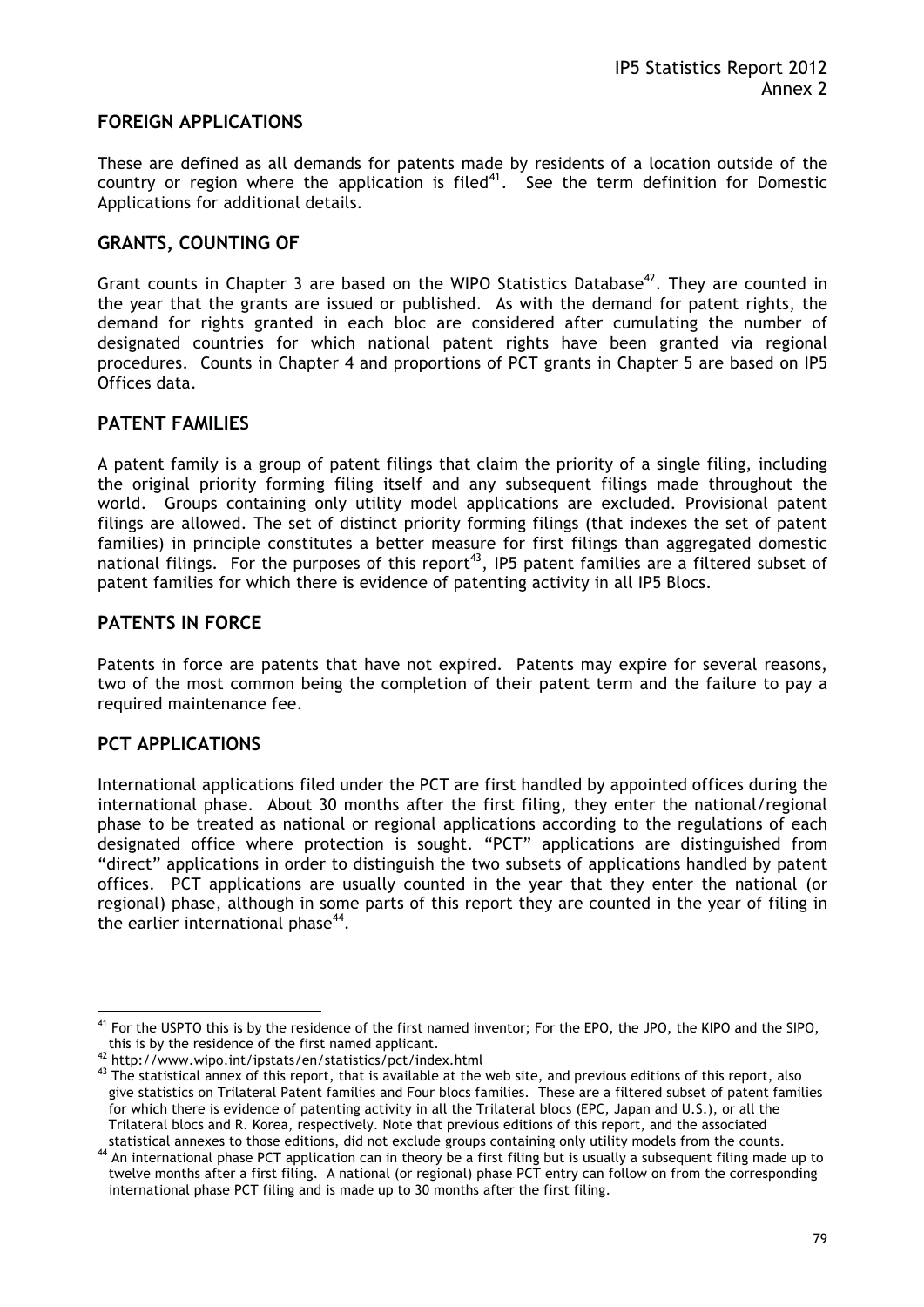# **REQUESTS FOR PATENTS ENTERING A GRANT PROCEDURE**

These are filings that entered a grant procedure and include direct national, direct regional, national stage PCT, and regional stage PCT applications. Direct national and direct regional applications enter a grant procedure when filed; while in the case of PCT applications, the grant procedure is delayed to the end of the international phase.

# **SUBSEQUENT FILINGS**

 $\overline{a}$ 

Subsequent filings are applications filed that claim the priority<sup>45</sup> of a previous filing and usually are made within one year of the first filings. See also FIRST FILINGS. Currently, USPTO subsequent filings data also include a substantial proportion of applications that are continuations of applications previously filed at the USPTO.

<sup>&</sup>lt;sup>45</sup> See the Article 4A to 4D of the Paris Convention at the WIPO web site, http://www.wipo.int/export/sites/www/treaties/en/ip/paris/pdf/trtdocs\_wo020.pdf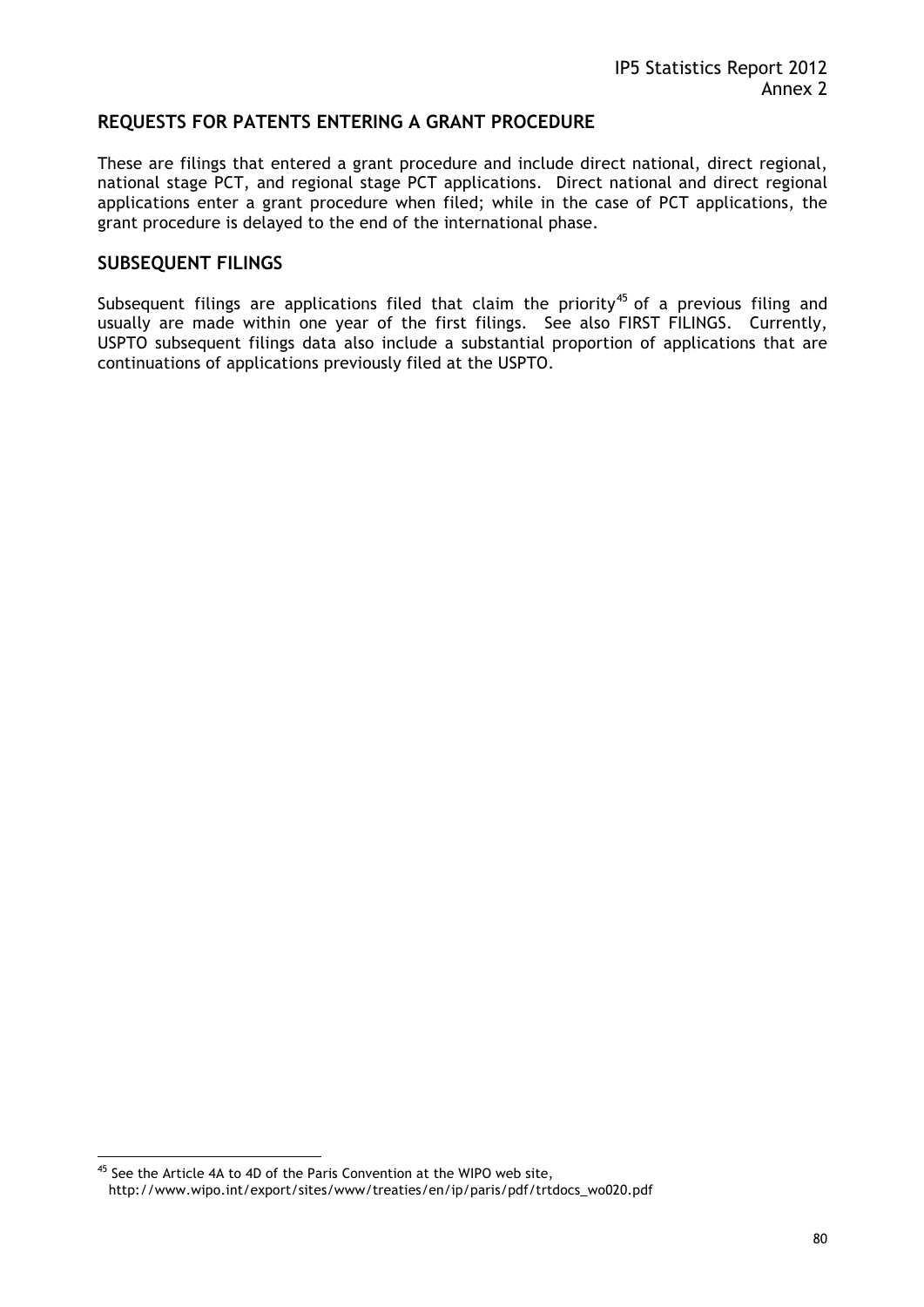### **EXPLANATIONS OF THE PATENT PROCEDURES**

The following section contains additional explanations of the IP5 Offices patent procedures as shown in Fig. 4.9.

#### **EXAMINATION: SEARCH AND SUBSTANTIVE EXAMINATION**

Each of the IP5 Offices examines a filed patent application based upon novelty, inventive step, and industrial applicability. At the EPO, this examination is done in two phases: a search to establish the state of the art with respect to the invention and a substantive examination to evaluate the inventive step and industrial applicability. For the second phase, a separate request has to be filed no later than six months after publication of the search report.

In the national procedures before the JPO, the KIPO, the SIPO, or the USPTO, the search and substantive examination are undertaken in one phase.

Filing of a national application with the USPTO is taken to imply an immediate request for examination. At the JPO, the KIPO, and the SIPO, deferred examination systems exist and filing of a national application does not imply a request for examination; which may be made up to three years after filing for the JPO and the SIPO, and up to five years after filing for the KIPO.

The international searches and international preliminary examinations carried out by the IP5 Offices as PCT authorities are not included in the flow chart.

#### **PUBLICATION**

In the IP5 Offices, the application is to be published no later than 18 months after the earliest priority date, or otherwise the date of filing (in case of a first filing). The application can be published earlier at the applicant's request. In each of the IP5 Offices, the Publication process is independent of other office processes such as Examination. Also, at the USPTO, an application that has not and will not be the subject of an application filed in foreign countries does not need to be published if an applicant so requests.

### **GRANT, REFUSAL / REJECTION, WITHDRAWAL**

When an examiner intends to grant a patent, this information is communicated to the applicant - Announcement of grant (EPO); Decision to grant (JPO); Decision to grant (KIPO); Decision to grant (SIPO); Notice of allowance (USPTO). If a patent cannot be granted in the form as filed before the office, the intention to reject the application is communicated to the applicant: (unfavourable) Examination Report (EPO); Notification of reason for refusal (JPO); Notification of reason for refusal (KIPO); Notification of reason for refusal (SIPO); Office action of rejection (USPTO). The applicant may then make amendments to the application, generally in the claims, after which examination is resumed. This procedural step is iterated as long as the applicant continues to make appropriate amendments. Then, either the patent is granted or the application is finally rejected - Intention to refuse (EPO); Decision of rejection (JPO); Decision of rejection (KIPO); Decision of rejection (SIPO); Final rejection (USPTO) - or withdrawn by the applicant - Withdrawal (EPO); Withdrawal or Abandonment (JPO); Withdrawal or Abandonment (KIPO); Withdrawal or Abandonment (SIPO); Abandonment (USPTO). In addition, if no request for examination for an application is filed to the EPO, the JPO, the KIPO, or the SIPO within a prescribed period (six months after publication of the search report for the EPO, three years from the date of filing for the JPO and the SIPO, and five years from the date of filing for the KIPO), the application will be deemed to have been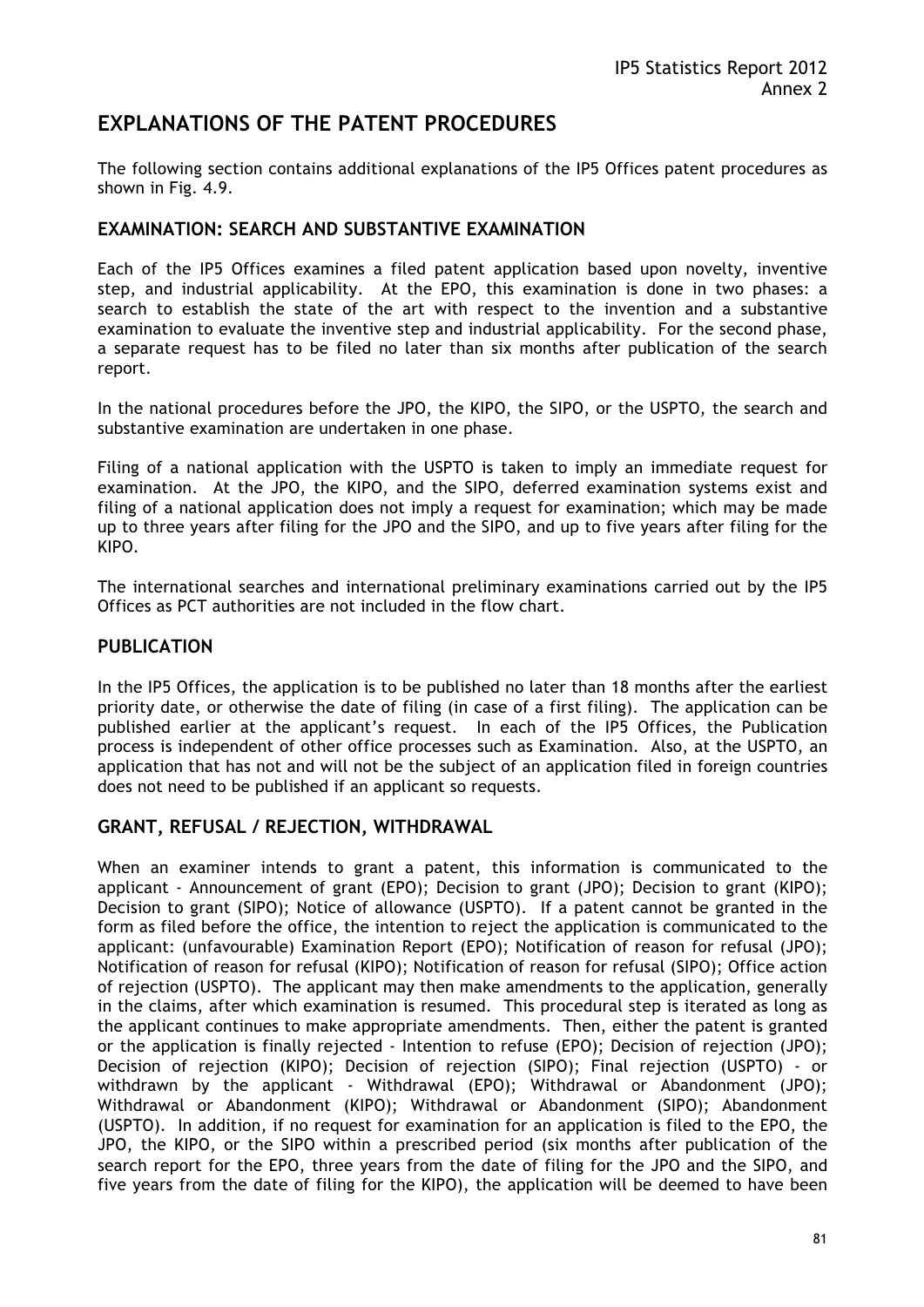withdrawn. In all five procedures, an applicant may withdraw or abandon the application at any time before the application is granted or finally refused.

After the decision to grant the patent, the patent specifications are published if certain administrative conditions are fulfilled, known as Publication of patent (EPO, JPO, KIPO, SIPO, and USPTO). At the USPTO, this action also is referred to as "Patent issuance."

#### **OPPOSITION**

The opposition procedures allow third parties to challenge a patent granted before the granting office.

There is no opposition system at the JPO, the KIPO, and the SIPO.

At the EPO, the period for filing opposition(s) begins after granting of the patents and lasts nine months. If successful, the opposition can lead to a revocation of the patent or to its maintenance in amended form. Furthermore, the patentee may request a limitation or a revocation of his own patents.

At the USPTO, prior to the implementation of the AIA on September 16, 2012, there were two types of third party opposition procedures: interference and re-examination. The AIA revised these and introduced some additional procedures. Under the AIA there are now six distinct procedures for third party opposition including post grant review, inter parte review, business method review, ex parte re-examination, interference, and derivation.

#### **APPEAL**

An appeal can be filed by any of the parties concerned against a decision taken by the IP5 Offices. In practice, applicants can appeal decisions to reject an application or revoke a patent, while opponents can appeal decisions to maintain a patent. The procedure is in principle similar for the IP5 Offices. The examining department first studies the argument brought forward by the appellant and decides whether the decision should be revised. If not, the case is forwarded to a Board of Appeal, which may take the final decision or refer the case back to the examining department.

The SIPO has re-examination and invalidation procedures. Where an applicant for a patent is not satisfied with the decision of the SIPO rejecting the application, the applicant may, within three months from the date of receipt of the notification, request the Patent Re-examination Board to make a re-examination. Where any entity or individual considers the grant of a patent right is not in conformity with the relevant provisions of the Patent Law, it or he may request the Patent Re-examination Board to declare the patent right invalid.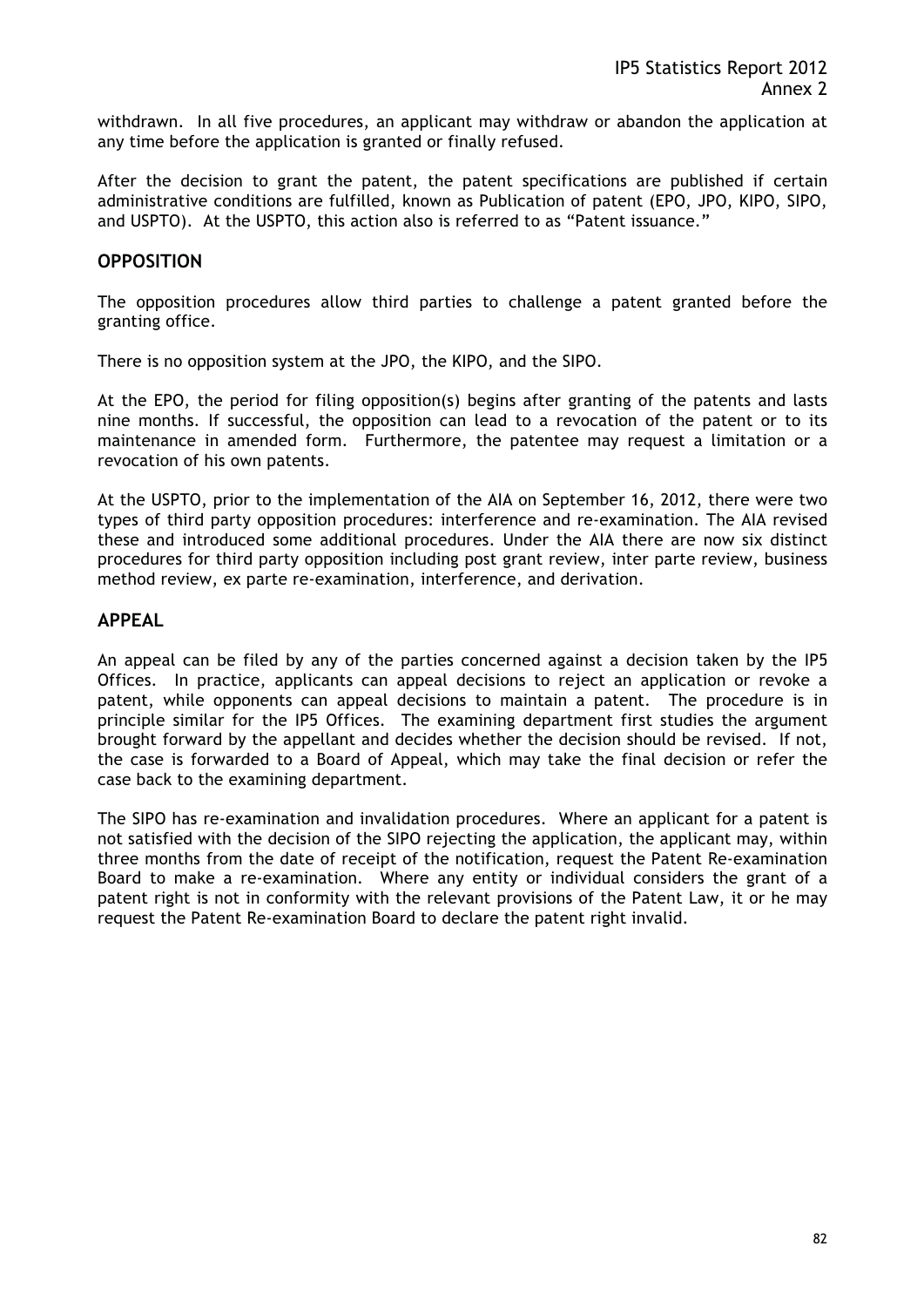### **DEFINITIONS FOR STATISTICS ON PROCEDURES**

The following section contains additional definitions for terminology appearing in Table 4.2 follow.

#### **EXAMINATION RATE**

This rate shows the proportion of those applications, for which the period to file a request for examination expired in the reporting year, that resulted in a request for examination up to and including the reporting year.

For the EPO, the request for examination has to be filed no later than six months after publication of the search. For example the rate for 2012 relates to applications mainly filed in the years 2011 and 2012.

For the JPO, the period to file a request for examination is three years from filing date. The rate for 2012 relates mainly to applications filed in the year 2009.

For the KIPO, the period to file a request for examination is five years. The rate for 2012 relates mainly to applications filed in the year 2007.

For the SIPO, the period to file a request for examination is three years from filing date.

At the USPTO, as filing an application implies a request for examination, such a request is made for all applications.

#### **GRANT RATE**

For the SIPO, only the number of granted patents is currently available.

For the EPO, this is the number of applications that were granted during the reporting period, divided by the number of disposals in the reporting period (applications granted plus those abandoned or refused).

For the JPO, the grant rate is the number of decisions to grant a patent divided by the number of disposals in the reporting year (decisions to grant or to refuse and withdrawals or abandonment after first office action).

For the KIPO, the grant rate is the number of patent approvals divided by the number of disposals in the reporting year (sum of the numbers of patent approvals, rejections, and withdrawals after first office action).

The USPTO has revised its calculation to present a grant rate that is more consistent with the other IP5 Offices. In reports prior to the 2011 edition, a USPTO allowance rate was reported rather than a grant rate. In this report, the displayed USPTO grant rate is the total number of issued patents divided by the total number of applications disposed of in the reporting year. Requests for continued examination (RCEs) are not included in the disposals. This grant rate differs from the allowance rate usually reported by the USPTO, which counts the total number of applications determined to be eligible by USPTO patent examiners for a patent divided by the total number of applications disposed of in a reporting year. For the allowance rate, RCEs are included in the disposals. Both the rates include plant and reissue patent applications in addition to utility patent applications. However, since utility applications comprise over 99 percent of these applications, the rates are almost identical to rates based strictly on utility applications.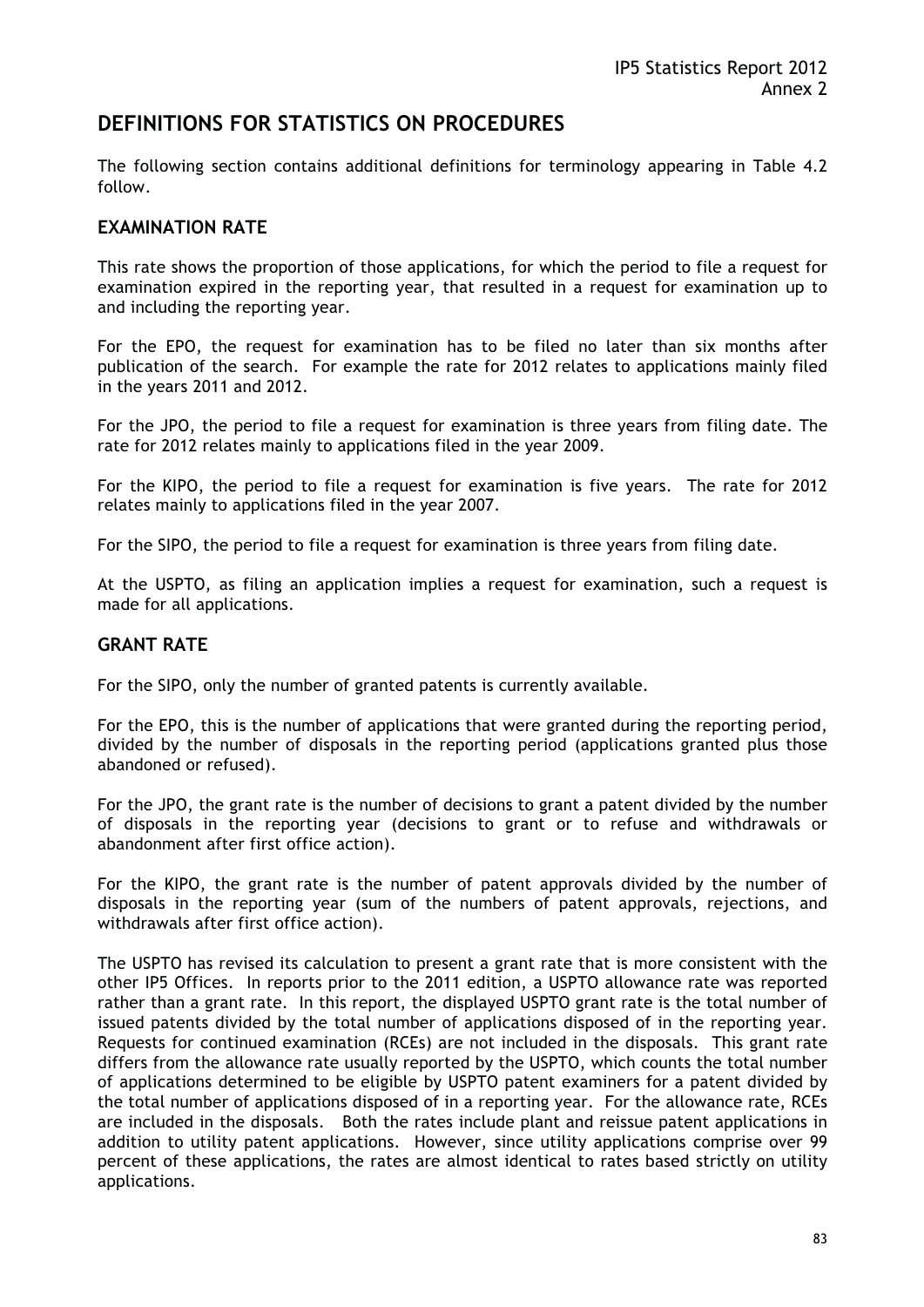#### **OPPOSITION RATE**

These terms apply only to the EPO.

The opposition rate for the EPO is the number of granted patents for which the opposition period (which is nine months after the date of grant) ended in the reporting year and against which one or more oppositions were filed, divided by the total number of patents for which the opposition period ended in the reporting year.

#### **APPEAL RATE**

For the EPO, appeal rate on examination is the number of decisions in the examination procedure against which an appeal was lodged in the reporting year, divided by the number of all decisions for which the time limit for appeal ended in the reporting year.

For the KIPO, the rate is the number of appeals filed during the year after the examiner's decision to issue a final rejection against a patent application divided by the number of final rejections issued against a patent application during the year.

The USPTO appeal rate on examination, which includes utility, plant, and reissue categories, captures the number of appeals filed after an examiner's decision to issue a final rejection against a patent application. The rate is the number of examiner answers written during the year in response to appeal briefs divided by the number of final rejections issued that year. This rate includes plant patents and reissue patents in addition to utility patents (see above GRANT RATE).

For all five offices, any subsequent litigation proceedings in national courts are not included.

### **PENDENCY / EXAMINATION / NUMBER OF APPLICATIONS AWAITING REQUEST FOR EXAMINATION**

This does not apply to the USPTO.

This figure indicates the number of filed applications awaiting a request for examination by the applicant.

For the EPO, this indicates the number of applications for which the search report has not been published (pending in search) by the end of the reporting year and the number of applications for which the search report has been published but the prescribed period for the request has not expired (six months after publication of the search report).

For the JPO, KIPO and the SIPO, the numbers of applications awaiting request for examination indicate the numbers of applications for which no request for examination has been filed by the end of the reporting year, and for which the prescribed period for the request (three years after filing for JPO and SIPO, fives years for KIPO) has not expired.

For the JPO, numbers include the number of abandoned/withdrawn applications.

#### **PENDENCY / EXAMINATION / NUMBER OF PENDING APPLICATIONS**

For the EPO, this is the number of applications filed for which the search was completed and the request for examination was filed, yet they have not received a final decision by the examining division (announcement to grant, to refuse or abandonment) by the end of the reporting year.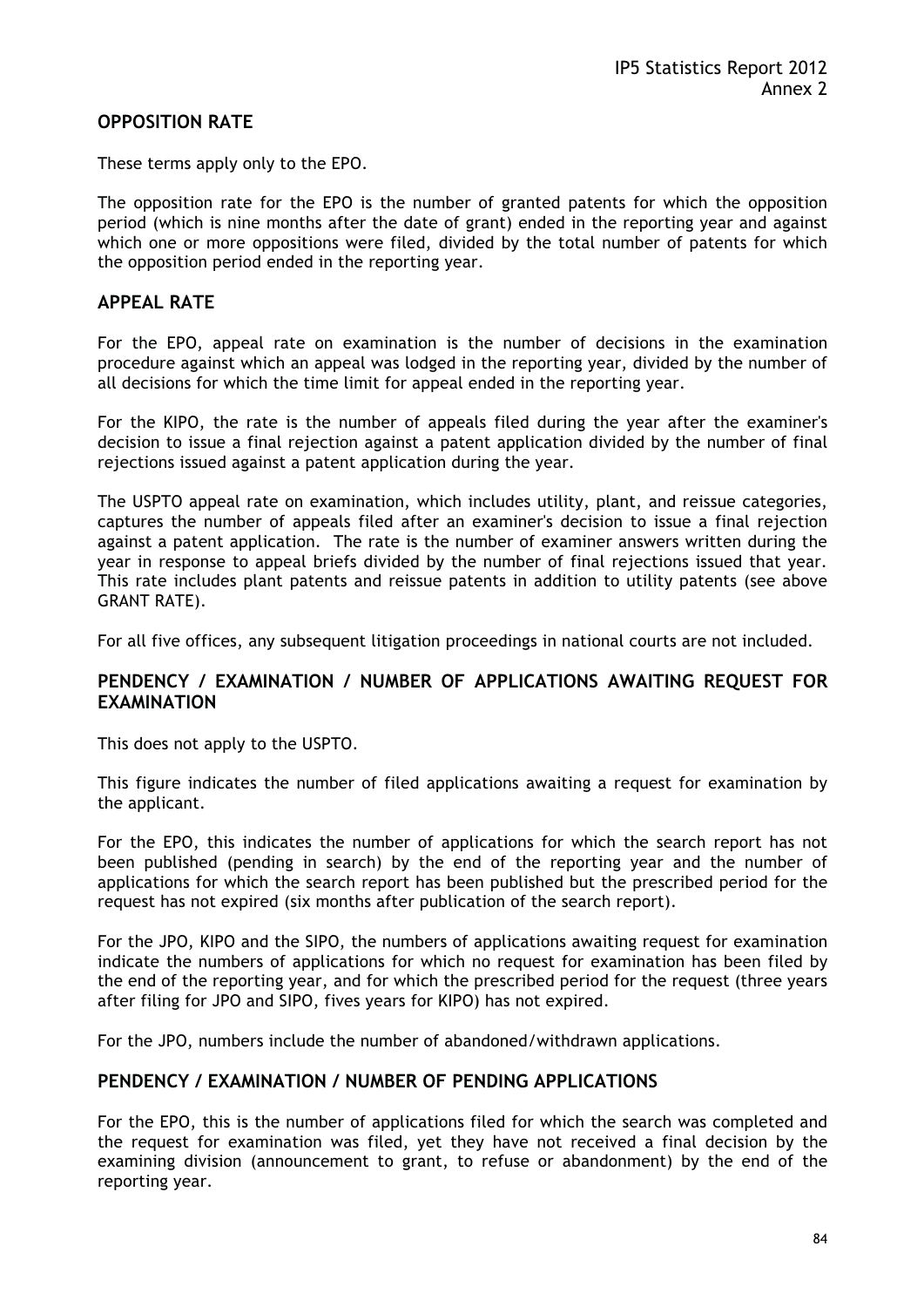For the JPO and the KIPO, pending applications in examination are applications for which the requests for examination were filed and which have been waiting for a first action and have not been subject to a final action such as withdrawal or abandonment by the end of the reporting year.

For the JPO, the applications for which the applicants wished to make deferred payment of examination request fee and have been still deferring the payment are not counted in the number of pending examinations.

For the USPTO, pending applications in examination are applications which are waiting for a first action and have not been subject to a final action such as withdrawal or abandonment by the end of the reporting year. These figures do not include other pending applications that have been subject to a first action.

#### **PENDENCY / EXAMINATION / PENDENCY FIRST OFFICE ACTION**

This is measuring the delay until the first action on patentability.

For the EPO, the pendency to first office action is measured as the median time period, in months, measured from the date of filing the application to the date of issue of the European search report which is extended to include an opinion on the patentability.

For the JPO, pendency first office action is the average time period, in months, from the request for examination to first office action in examination.

For the KIPO, pendency first office action is the average time period, in months, from the request for examination to first office action in examination.

For the SIPO, pendency first office action is the average time period, in months, from when applications entered the substantive examination phase following the request for examination to first office action in examination.

For the USPTO, pendency first office action is the average amount of time, in months, from filing to First office Action On Merits (FAOM). A FAOM is generally defined as the first time an examiner either formally rejects or allows the claims in a patent application.

#### **PENDENCY / EXAMINATION / PENDENCY FINAL ACTION**

For the EPO, the counts relate to pendency until a final action by the examining division (decisions to grant or refuse, withdrawals, abandonments) during the reporting year. This is the median time elapsed from the date on which the application enters the substantive examination phase to the date of the final action. This definition was adjusted in this report to indicate how long the substantive examination takes after the applicant has confirmed his request for substantive examination.

For the JPO and the KIPO, pendency for examination in months is the total number of months taken for disposing applications as final actions (decisions to grant or to refuse, withdrawals or abandonments) in the reporting year, divided by the number of final actions during the reporting year.

For the SIPO, pendency for examination refers to the average time period taken, in months, for disposing applications, calculated from the date on which the application enters the